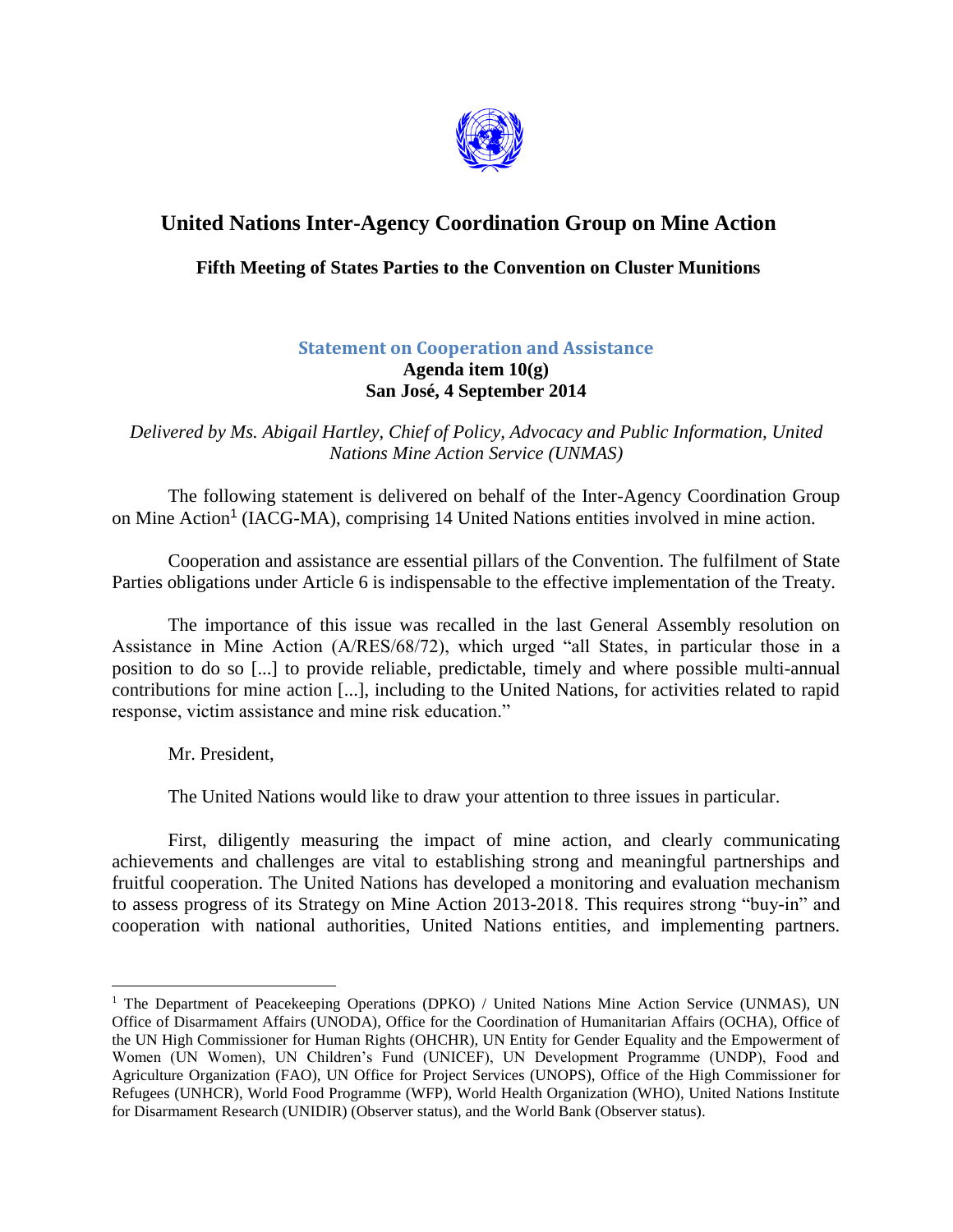UNMAS has pioneered the launch of the mechanism in its field programmes and will use data generated to measure the effectiveness of assistance and looks forward to reporting on outcomes.

UNDP, UNICEF and UNMAS are also working with affected states and other partners to strengthen their monitoring and evaluation frameworks to better assess program implementation, review outputs, and ensure lessons learned are applied.

Second, cooperation and assistance can be efficient only if needs are matched with resources. By presenting as comprehensive a picture as possible of the full range of mine action needs in affected countries and thematic issues related to mine action, the annual Portfolio of Mine Action Projects can play an important role.

Preparations for the 2015 edition of the Portfolio are currently underway and will feature a newly upgraded online system developed, hosted and coordinated at headquarters by UNMAS. UNDP, UNICEF, UNMAS, governments and other stakeholders coordinate at country level to ensure complete representation of all mine action needs. The Portfolio is an online system which allows continuous updates as progress is made. The United Nations encourages all stakeholders to contribute to the Portfolio, thereby, participating in consolidating priorities that best address national strategic plans. The launch of the 2015 edition of the Portfolio is scheduled for the end of the year.

Third, South-South exchanges of best practices, equipment, technology, skills, and experiences among States are paramount. The United Nations commends the special emphasis put by Chile on South-South exchanges during the 2014 Intersessional meetings. Making efficient use of resources also means making use of existing experiences and knowledge among mine action actors. The United Nations makes it a priority to promote and facilitate such exchanges.

In Lebanon UNDP supported Arabic Outreach Program activities, such as the translation of key terms in IMAS into Arabic. In addition UNDP provided technical and operational advice to Arabic speaking States through the Lebanese Mine Action Centre (LMAC), in cooperation with the Geneva International Centre for Humanitarian Demining (GICHD).

With UNDP's technical, advisory, logistics, and operational support, LMAC is becoming a regional leader in information management and mine action training. LMAC is currently working towards establishing a Regional School for Humanitarian Demining in Lebanon (RSHDL) which will serve the entire region. UNDP is supporting resource mobilization for the school as well as assisting in its strategic planning.

UNDP has also supported the LMAC in hosting a Quality Management workshop that was attended by delegates from Libya, Egypt, Yemen, Iraq, Jordan, Somalia, Mauritania, Western Sahara, and Sudan.

Together, UNDP and UNMAS support LMAC South-South cooperation with the Tajikistan Mine Action Centre. In 2013 a successful visit and presentation were made in Tajikistan by the LMAC and UNMAS representatives, and a reciprocal visit to Lebanon by